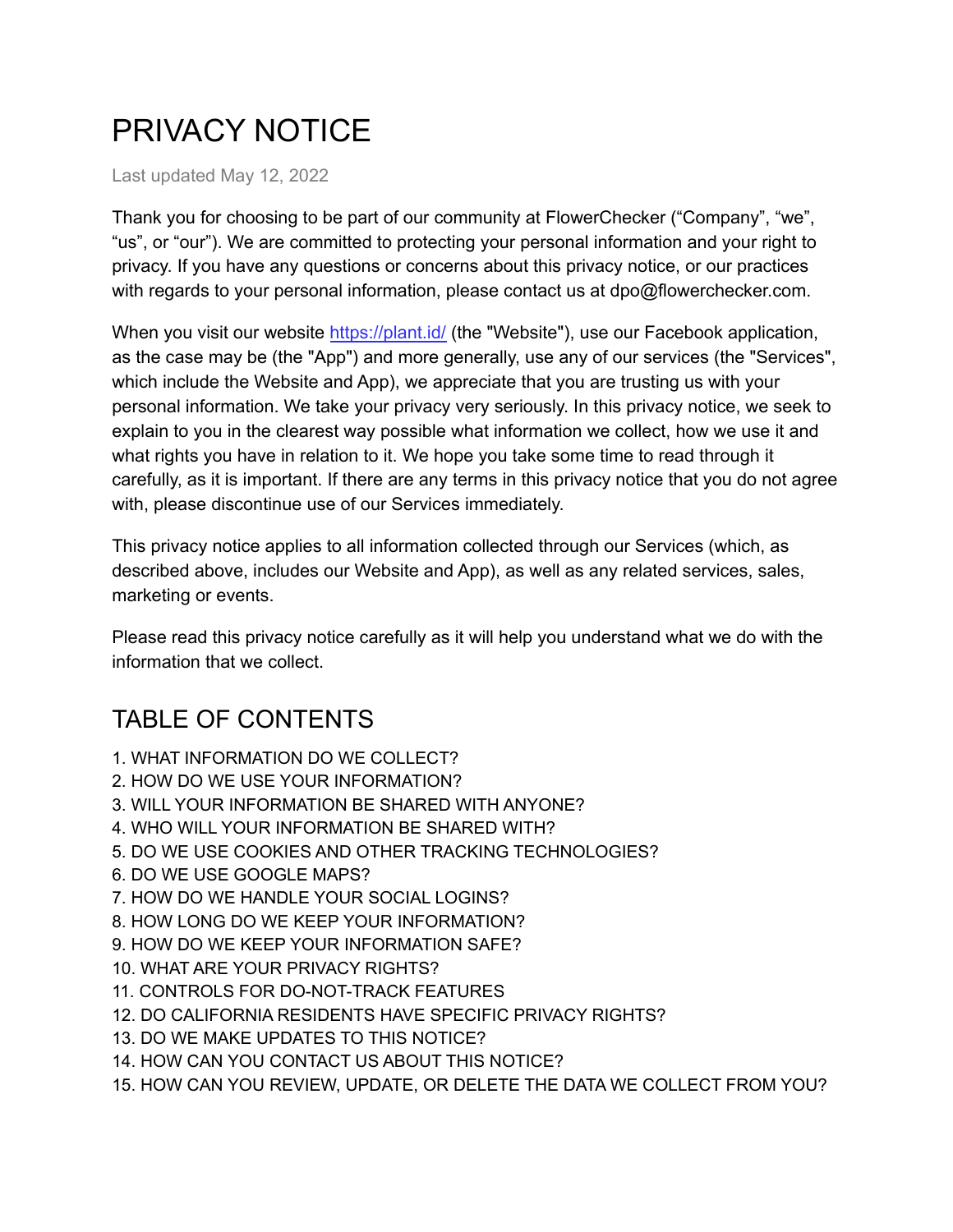# 1. WHAT INFORMATION DO WE COLLECT?

#### Personal information you disclose to us

*In Short: We collect information that you provide to us.*

We collect personal information that you voluntarily provide to us when you register on the Services, express an interest in obtaining information about us or our products and Services, when you participate in activities on the Services or otherwise when you contact us.

The personal information that we collect depends on the context of your interactions with us and the Services, the choices you make and the products and features you use. The personal information we collect may include the following:

Personal Information Provided by You. We collect email addresses; usernames; names; contact or authentication data; and other similar information.

Social Media Login Data. We may provide you with the option to register with us using your existing social media account details, like your Facebook, Twitter or other social media account. If you choose to register in this way, we will collect the information described in the section called "HOW DO WE HANDLE YOUR SOCIAL LOGINS" below.

All personal information that you provide to us must be true, complete and accurate, and you must notify us of any changes to such personal information.

#### Information automatically collected

*In Short: Some information — such as your Internet Protocol (IP) address and/or browser and device characteristics — is collected automatically when you visit our Services.*

We automatically collect certain information when you visit, use or navigate the Services. This information does not reveal your specific identity (like your name or contact information) but may include device and usage information, such as your IP address, browser and device characteristics, operating system, language preferences, referring URLs, device name, country, location, information about who and when you use our Services and other technical information. This information is primarily needed to maintain the security and operation of our Services, and for our internal analytics and reporting purposes.

Like many businesses, we also collect information through cookies and similar technologies.

The information we collect includes: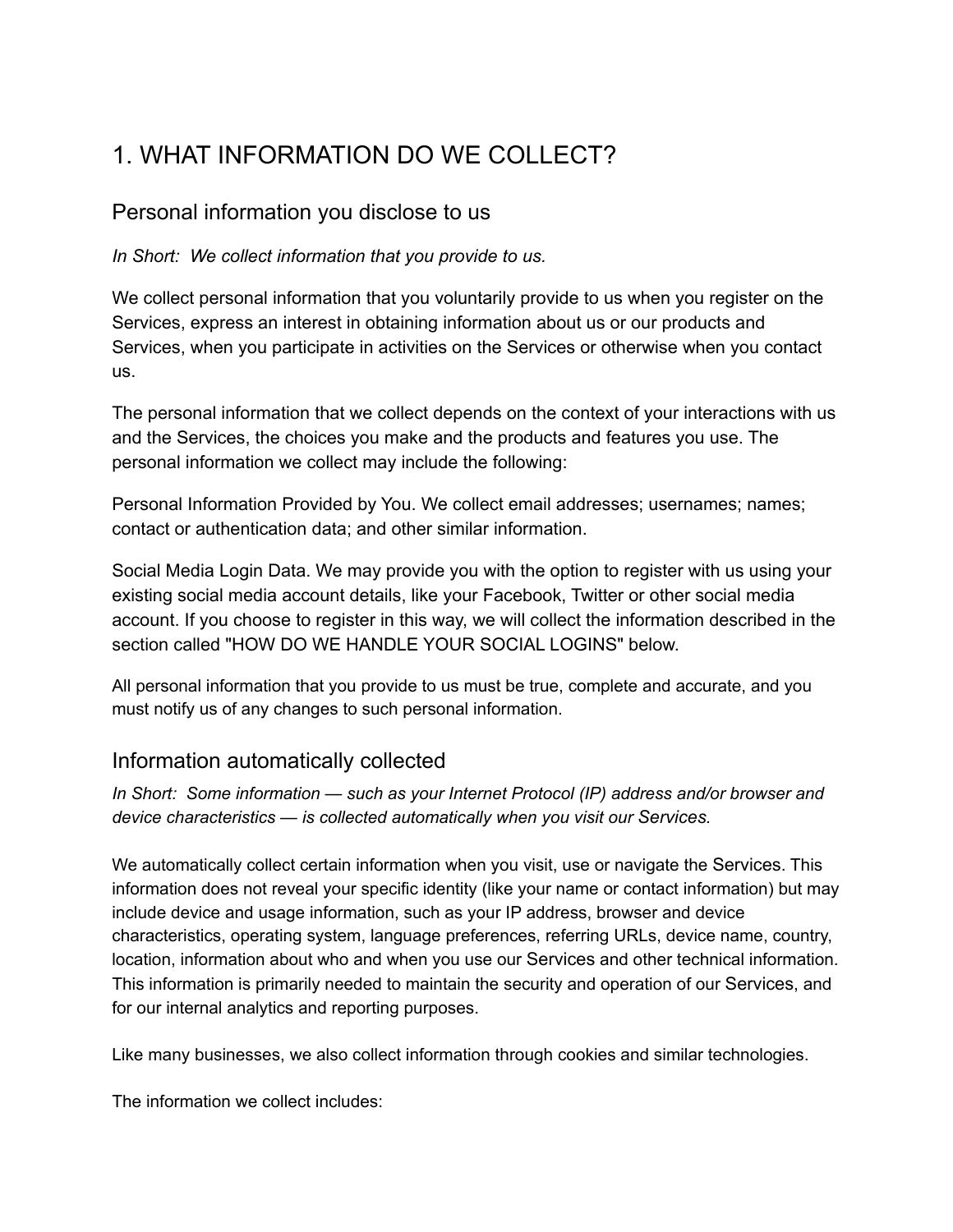- *Log and Usage Data.* Log and usage data is service-related, diagnostic usage and performance information our servers automatically collect when you access or use our Services and which we record in log files. Depending on how you interact with us, this log data may include your IP address, device information, browser type and settings and information about your activity in the Services (such as the date/time stamps associated with your usage, pages and files viewed, searches and other actions you take such as which features you use), device event information (such as system activity, error reports (sometimes called 'crash dumps') and hardware settings).
- *Device Data.* We collect device data such as information about your computer, phone, tablet or other device you use to access the Services. Depending on the device used, this device data may include information such as your IP address (or proxy server), device application identification numbers, location, browser type, hardware model Internet service provider and/or mobile carrier, operating system configuration information.
- *Location Data.* We collect information data such as information about your device's location, which can be either precise or imprecise. How much information we collect depends on the type of settings of the device you use to access the Services. For example, we may use GPS and other technologies to collect geolocation data that tells us your current location (based on your IP address). You can opt out of allowing us to collect this information either by refusing access to the information or by disabling your Locations settings on your device. Note however, if you choose to opt out, you may not be able to use certain aspects of the Services.
- Photos

#### Information collected through our App

*In Short: We collect information regarding your geo-location, mobile device, and Facebook permissions when you use our App.*

If you use our App, we also collect the following information:

- *Geo-Location Information.* We may request access or permission to and track location-based information from your mobile device, either continuously or while you are using our App, to provide certain location-based services. If you wish to change our access or permissions, you may do so in your device's settings.
- *Mobile Device Access.* We may request access or permission to certain features from your mobile device, including your mobile device's camera, and other features. If you wish to change our access or permissions, you may do so in your device's settings.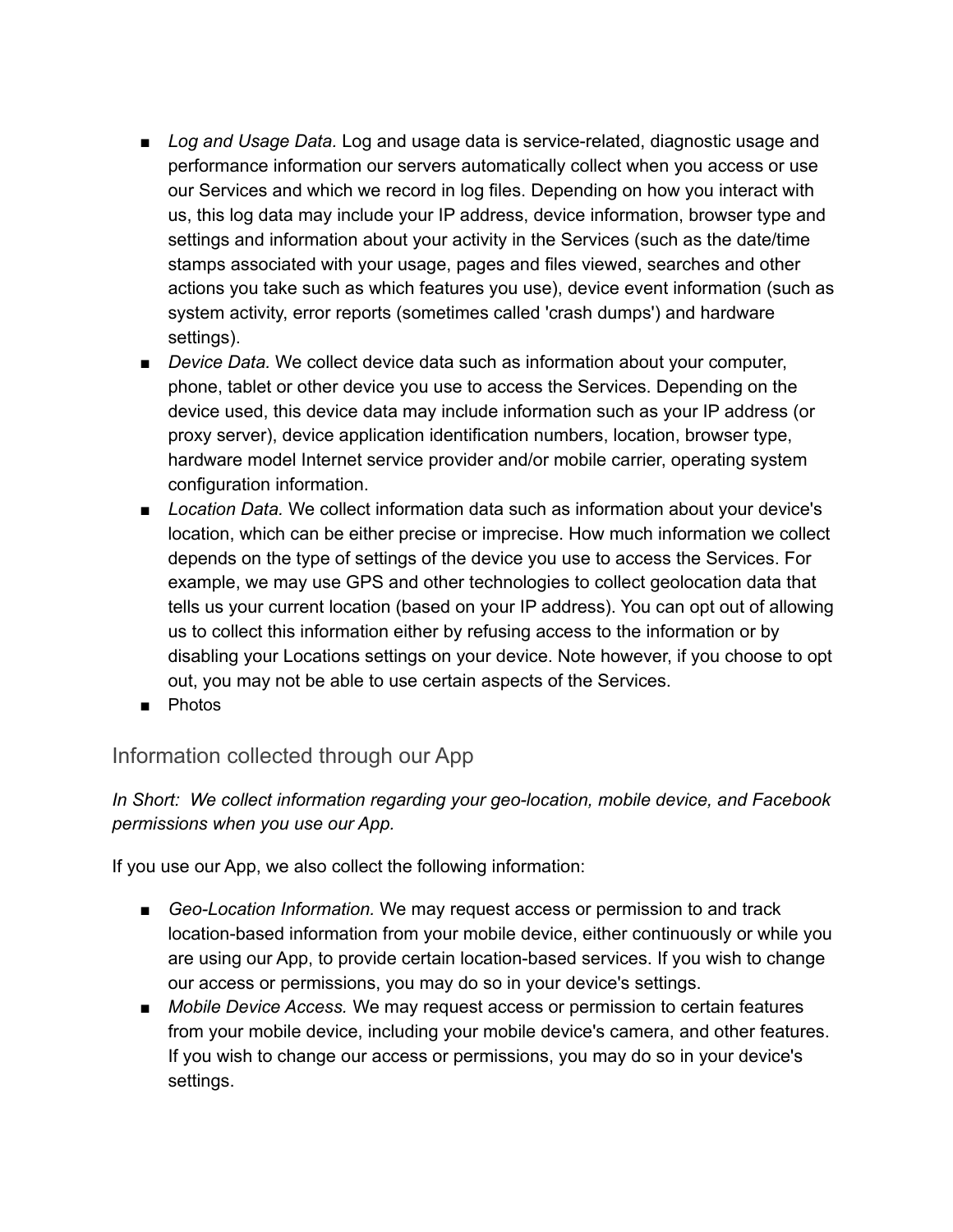- *Mobile Device Data.* We automatically collect device information (such as your mobile device ID, model and manufacturer), operating system, version information and system configuration information, device and application identification numbers, browser type and version, hardware model Internet service provider and/or mobile carrier, and Internet Protocol (IP) address (or proxy server). If you are using our App, we may also collect information about the phone network associated with your mobile device, your mobile device's operating system or platform, the type of mobile device you use, your mobile device's unique device ID and information about the features of our App you accessed.
- *[Facebook](https://www.facebook.com/about/privacy/) Permissions.* We by default access your Facebook basic account information, including your name, email, gender, birthday, current city, and profile picture URL, as well as other information that you choose to make public. We may also request access to other permissions related to your account, such as friends, checkins, and likes, and you may choose to grant or deny us access to each individual permission. For more information regarding Facebook permissions, refer to the Facebook [Permissions](https://developers.facebook.com/docs/facebook-login/permissions) Reference page.

The information is primarily needed to maintain the security and operation of our App, for troubleshooting and for our internal analytics and reporting purposes.

#### 2. HOW DO WE USE YOUR INFORMATION?

*In Short: We process your information for purposes based on legitimate business interests, the fulfillment of our contract with you, compliance with our legal obligations, and/or your consent.*

We use personal information collected via our Services for a variety of business purposes described below. We process your personal information for these purposes in reliance on our legitimate business interests, in order to enter into or perform a contract with you, with your consent, and/or for compliance with our legal obligations. We indicate the specific processing grounds we rely on next to each purpose listed below.

We use the information we collect or receive:

■ To facilitate account creation and logon process. If you choose to link your account with us to a third-party account (such as your Google or Facebook account), we use the information you allowed us to collect from those third parties to facilitate account creation and logon process for the performance of the contract. See the section below headed "HOW DO WE HANDLE YOUR SOCIAL LOGINS" for further information.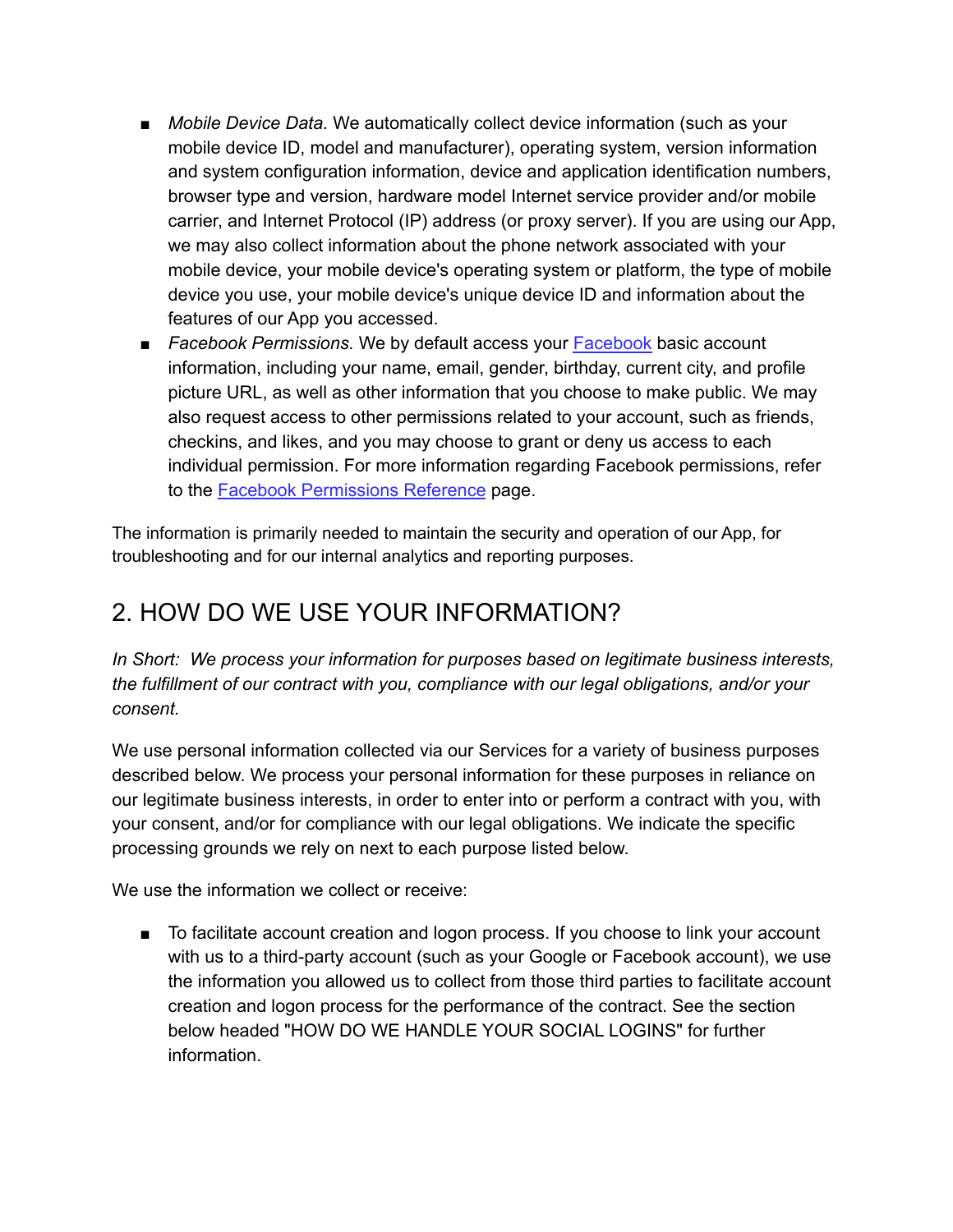- To post testimonials. We post testimonials on our Services that may contain personal information. Prior to posting a testimonial, we will obtain your consent to use your name and the consent of the testimonial. If you wish to update, or delete your testimonial, please contact us at dpo@flowerchecker.com and be sure to include your name, testimonial location, and contact information.
- Request feedback. We may use your information to request feedback and to contact you about your use of our Services.
- To enable user-to-user communications. We may use your information in order to enable user-to-user communications with each user's consent.
- To manage user accounts. We may use your information for the purposes of managing our account and keeping it in working order.
- To send administrative information to you. We may use your personal information to send you product, service and new feature information and/or information about changes to our terms, conditions, and policies.
- To protect our Services. We may use your information as part of our efforts to keep our Services safe and secure (for example, for fraud monitoring and prevention).
- To enforce our terms, conditions and policies for business purposes, to comply with legal and regulatory requirements or in connection with our contract.
- To respond to legal requests and prevent harm. If we receive a subpoena or other legal request, we may need to inspect the data we hold to determine how to respond.
- Fulfill and manage your orders. We may use your information to fulfill and manage your orders, payments, returns, and exchanges made through the Services.
- Administer prize draws and competitions. We may use your information to administer prize draws and competitions when you elect to participate in our competitions.
- To deliver and facilitate delivery of services to the user. We may use your information to provide you with the requested service.
- To respond to user inquiries/offer support to users. We may use your information to respond to your inquiries and solve any potential issues you might have with the use of our Services.
- To send you marketing and promotional communications. We and/or our third-party marketing partners may use the personal information you send to us for our marketing purposes, if this is in accordance with your marketing preferences. For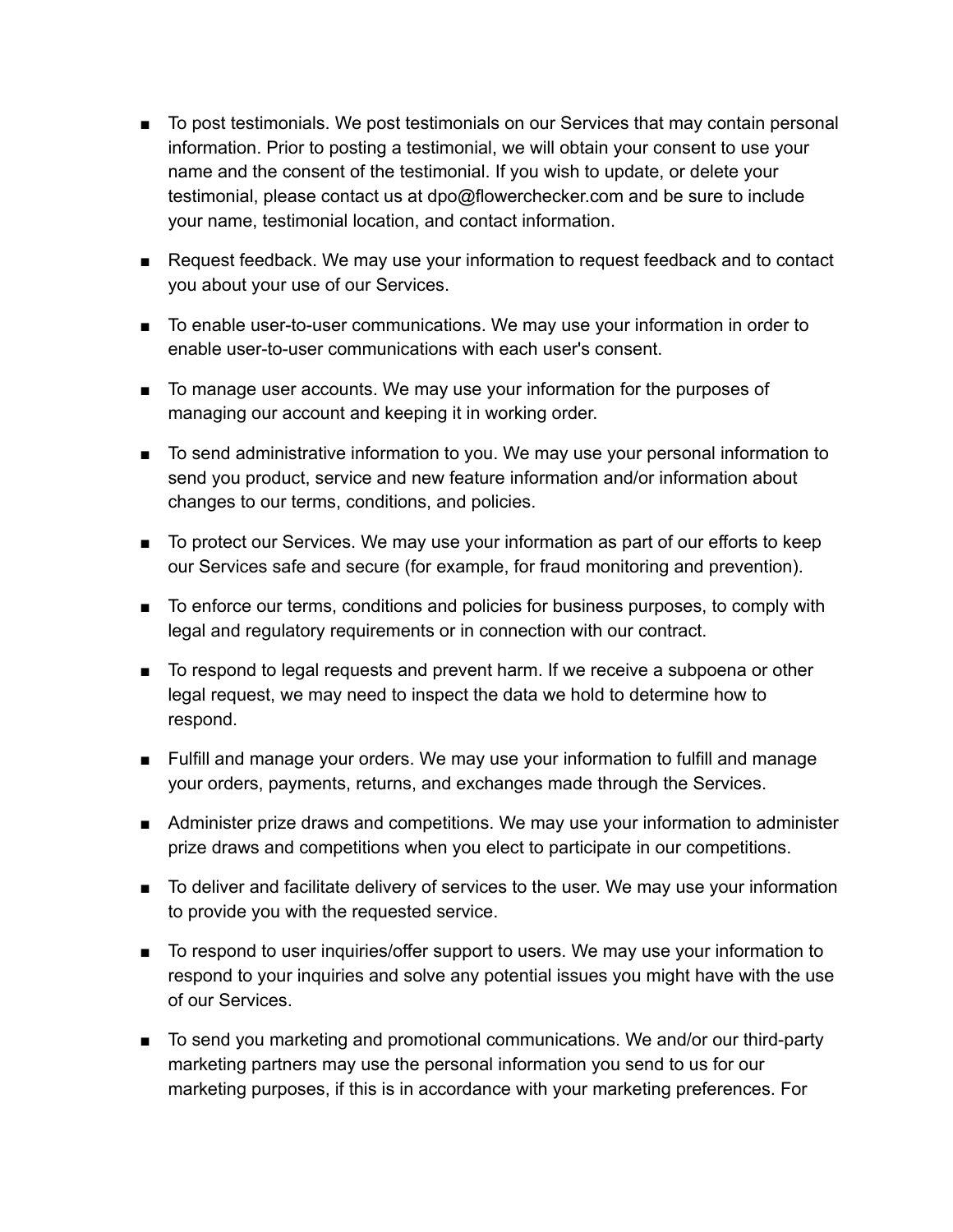example, when expressing an interest in obtaining information about us or our Services, subscribing to marketing or otherwise contacting us, we will collect personal information from you. You can opt-out of our marketing emails at any time (see the "WHAT ARE YOUR PRIVACY RIGHTS" below).

- Deliver targeted advertising to you. We may use your information to develop and display personalized content and advertising (and work with third parties who do so) tailored to your interests and/or location and to measure its effectiveness.
- For other business purposes. We may use your information for other business purposes, such as data analysis, identifying usage trends, determining the effectiveness of our promotional campaigns and to evaluate and improve our Services, products, marketing and your experience. We may use and store this information in aggregated and anonymized form so that it is not associated with individual end users and does not include personal information. We will not use identifiable personal information without your consent.

#### 3. WILL YOUR INFORMATION BE SHARED WITH ANYONE?

*In Short: We only share information with your consent, to comply with laws, to provide you with services, to protect your rights, or to fulfill business obligations.*

We may process or share your data that we hold based on the following legal basis:

- Consent: We may process your data if you have given us specific consent to use your personal information in a specific purpose.
- Legitimate Interests: We may process your data when it is reasonably necessary to achieve our legitimate business interests.
- Performance of a Contract: Where we have entered into a contract with you, we may process your personal information to fulfill the terms of our contract.
- Legal Obligations: We may disclose your information where we are legally required to do so in order to comply with applicable law, governmental requests, a judicial proceeding, court order, or legal process, such as in response to a court order or a subpoena (including in response to public authorities to meet national security or law enforcement requirements).
- Vital Interests: We may disclose your information where we believe it is necessary to investigate, prevent, or take action regarding potential violations of our policies, suspected fraud, situations involving potential threats to the safety of any person and illegal activities, or as evidence in litigation in which we are involved.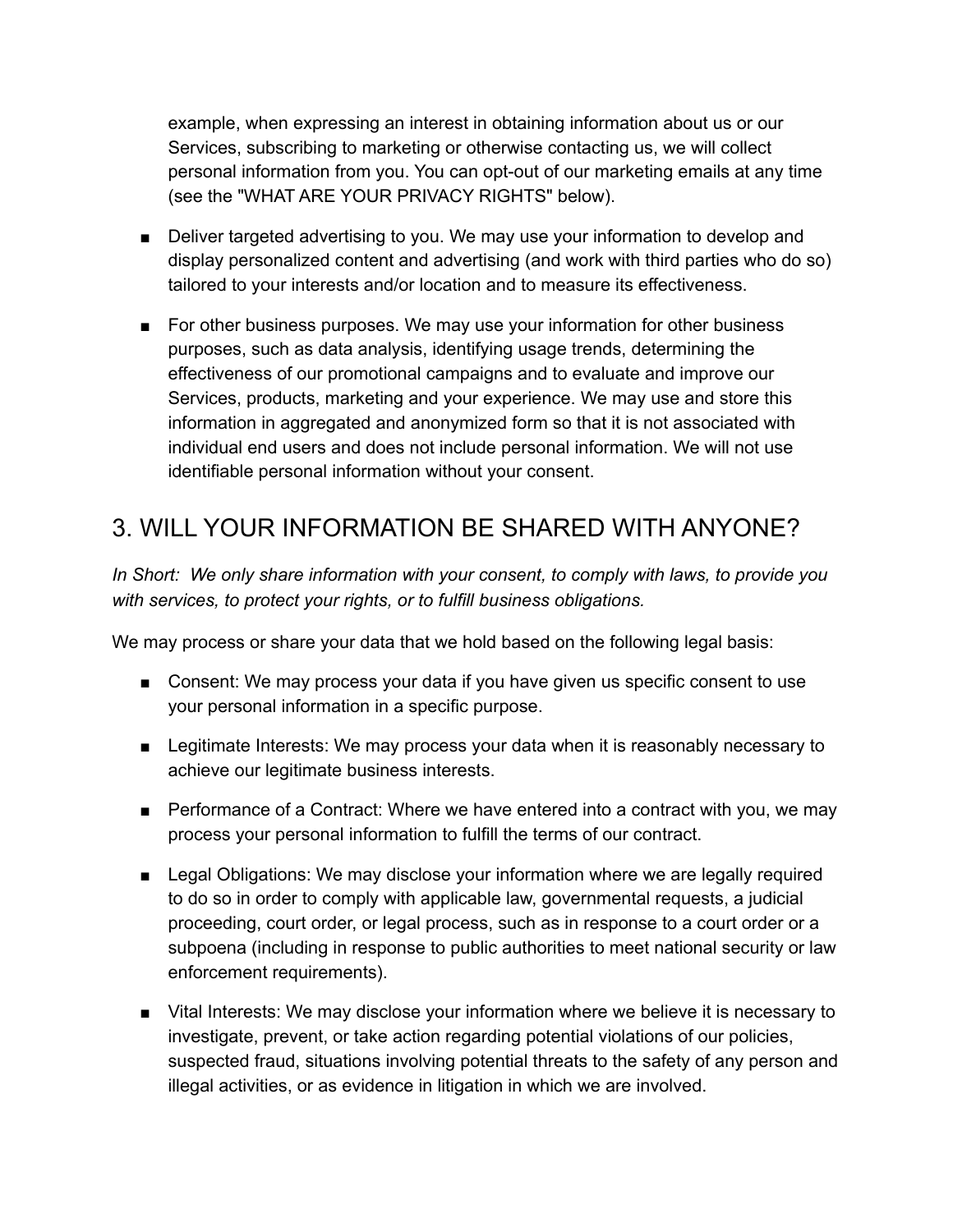More specifically, we may need to process your data or share your personal information in the following situations:

- Business Transfers. We may share or transfer your information in connection with, or during negotiations of, any merger, sale of company assets, financing, or acquisition of all or a portion of our business to another company.
- Vendors, Consultants and Other Third-Party Service Providers. We may share your data with third-party vendors, service providers, contractors or agents who perform services for us or on our behalf and require access to such information to do that work. Examples include: payment processing, data analysis, email delivery, hosting services, customer service and marketing efforts. We may allow selected third parties to use tracking technology on the Services, which will enable them to collect data on our behalf about how you interact with our Services over time. This information may be used to, among other things, analyze and track data, determine the popularity of certain content, pages or features, and better understand online activity. Unless described in this notice, we do not share, sell, rent or trade any of your information with third parties for their promotional purposes. We have contracts in place with our data processors, which are designed to help safegaurd your personal information. This means that they cannot do anything with your personal information unless we have instructed them to do it. They will also not share your personal information with any organization apart from us. They also commit to protect the data they hold on our behalf and to retain it for the period we instruct.
- Affiliates. We may share your information with our affiliates, in which case we will require those affiliates to honor this privacy notice. Affiliates include our parent company and any subsidiaries, joint venture partners or other companies that we control or that are under common control with us.
- Business Partners. We may share your information with our business partners to offer you certain products, services or promotions.

#### 4. WHO WILL YOUR INFORMATION BE SHARED WITH?

#### *In Short: We only share information with the following third parties.*

We only share and disclose your information with the following third parties. We have categorized each party so that you may easily understand the purpose of our data collection and processing practices. If we have processed your data based on your consent and you wish to revoke your consent, please contact us using the contact details provided in the section below titled "HOW CAN YOU CONTACT US ABOUT THIS NOTICE?".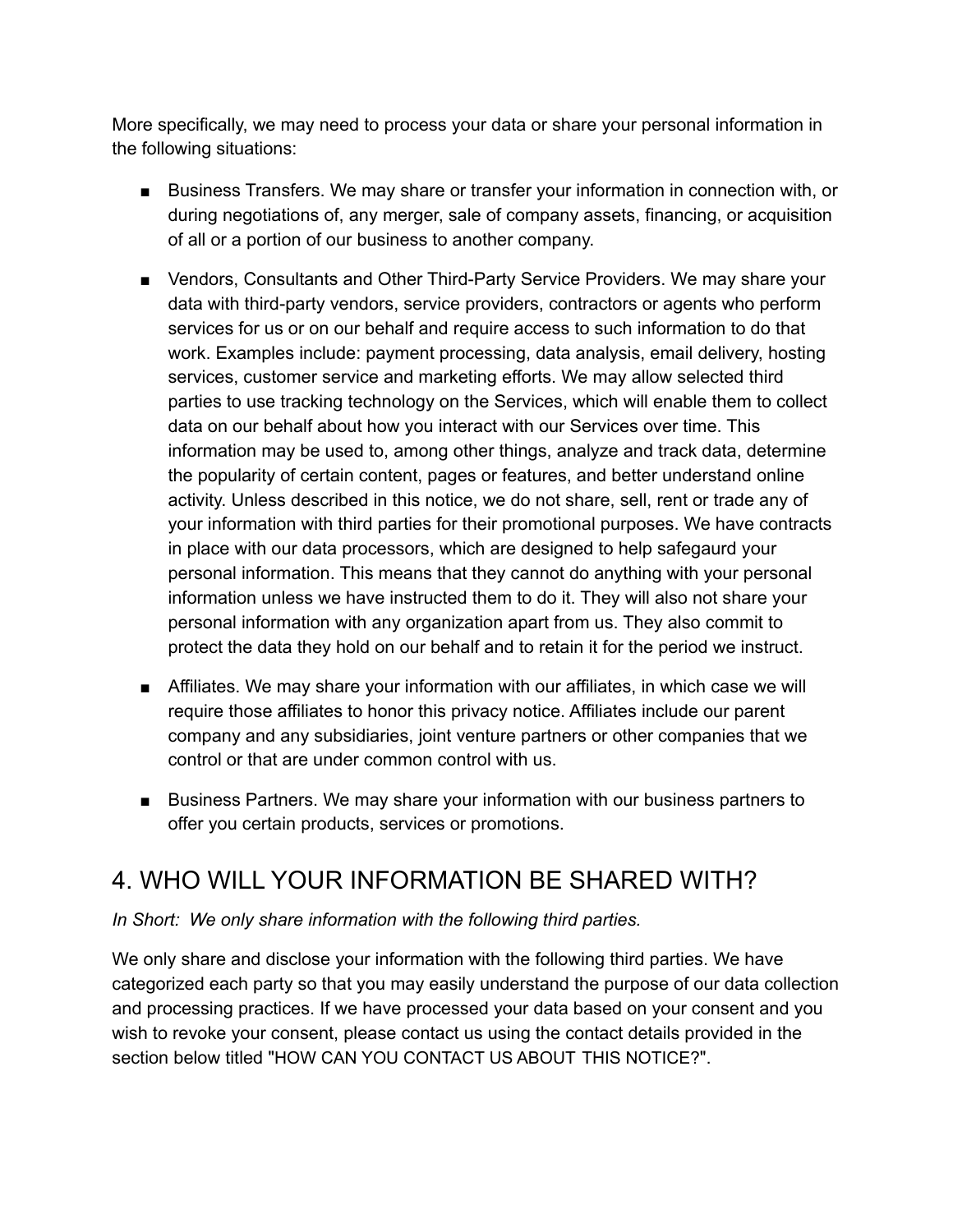- Affiliate Marketing Programs Rakuten, Inc.
- Allow Users to Connect to Their Third-Party Accounts Facebook account and Google account
- Cloud Computing Services Google Cloud Platform and Amazon Web Services (AWS)
- Communicate and Chat with Users Slack Technologies
- Content Optimization Google Site Search
- Data Backup and Security Google Drive Backup
- Functionality and Infrastructure Optimization **DigitalOcean**
- Retargeting Platforms Google Analytics Remarketing
- Social Media Sharing and Advertising Facebook advertising
- User Account Registration and Authentication Google OAuth 2.0, Google Sign-In and Facebook Login
- Web and Mobile Analytics Google Analytics
- Website Hosting **Digitalocean**

# 5. DO WE USE COOKIES AND OTHER TRACKING TECHNOLOGIES?

*In Short: We may use cookies and other tracking technologies to collect and store your information.*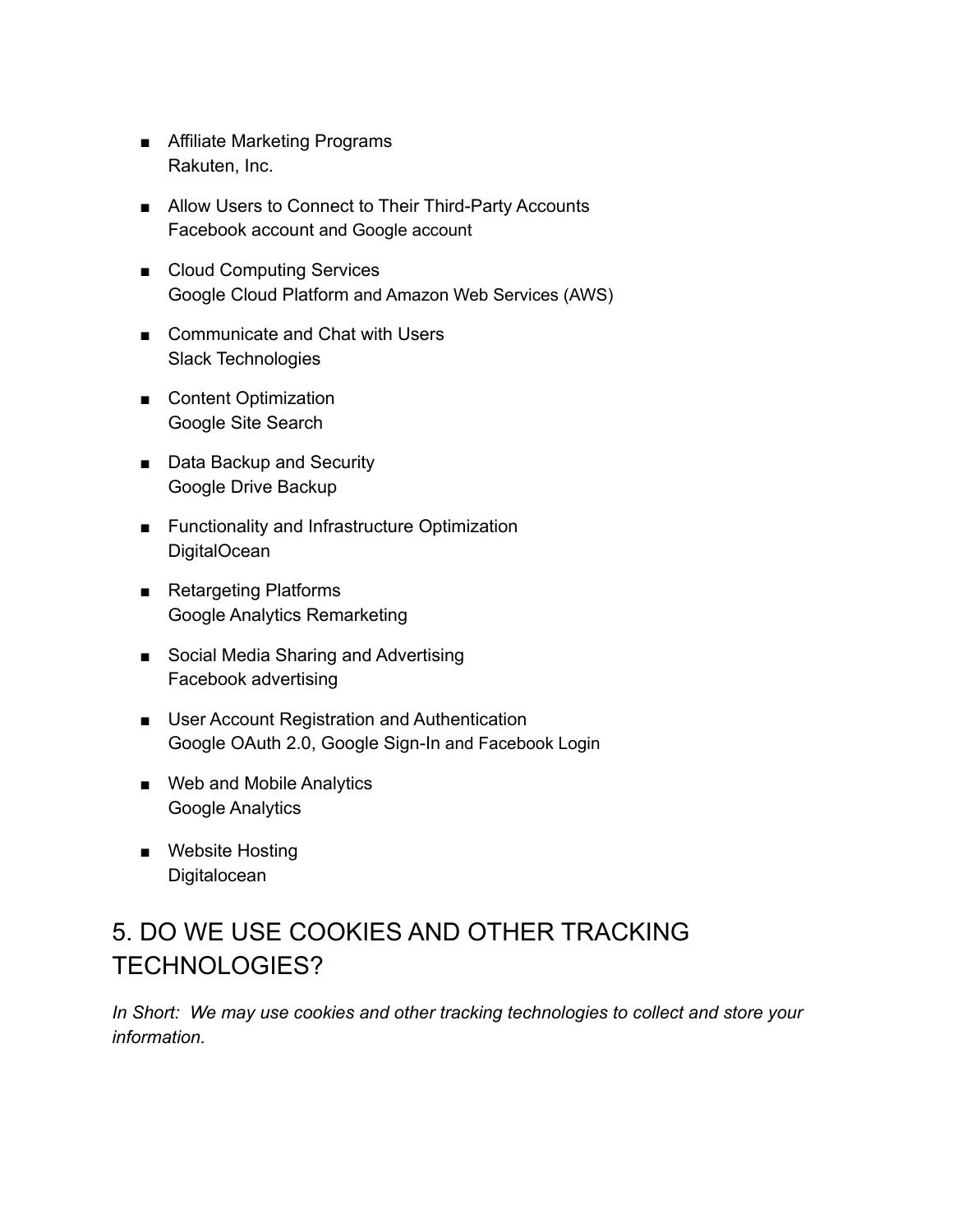We may use cookies and similar tracking technologies (like web beacons and pixels) to access or store information. Specific information about how we use such technologies and how you can refuse certain cookies is set out in our Cookie Notice.

#### 6. DO WE USE GOOGLE MAPS?

*In Short: Yes, we use Google Maps for the purpose of providing better service.*

This Website or App uses Google Maps APIs which is subject to Google's Terms of Service. You may find the Google Maps APIs Terms of Service [here](https://developers.google.com/maps/terms). To find out more about Google's Privacy Policy, please refer to this [link](https://policies.google.com/privacy).

We use the Google Maps API to retrieve certain information when you make location-specific requests. This includes:

■ an approximate user's location

For a full list of what we use information for, please see the previous section titled "HOW DO WE USE YOUR INFORMATION?" and "WILL YOUR INFORMATION BE SHARED WITH ANYONE?". We obtain and store on your device ('cache') your location. You may revoke your consent anytime by contacting us at the contact details provided at the end of this document.

The Maps APIs that we use store and access cookies and other information on your devices. If you are a user currently in the European Economic Area (EU countries, Iceland, Liechtenstein and Norway), please take a look at our Cookie Notice.

# 7. HOW DO WE HANDLE YOUR SOCIAL LOGINS?

In Short: If you choose to register or log in to our services using a social media account, we *may have access to certain information about you.*

Our Services offers you the ability to register and login using your third-party social media account details (like your Facebook or Twitter logins). Where you choose to do this, we will receive certain profile information about you from your social media provider. The profile Information we receive may vary depending on the social media provider concerned, but will often include your name, email address, friends list, profile picture as well as other information you choose to make public on such social media platform. If you login using Facebook, we may also request access to other permissions related to your account, such as your friends, check-ins, and likes, and you may choose to grant or deny us access to each individual permission.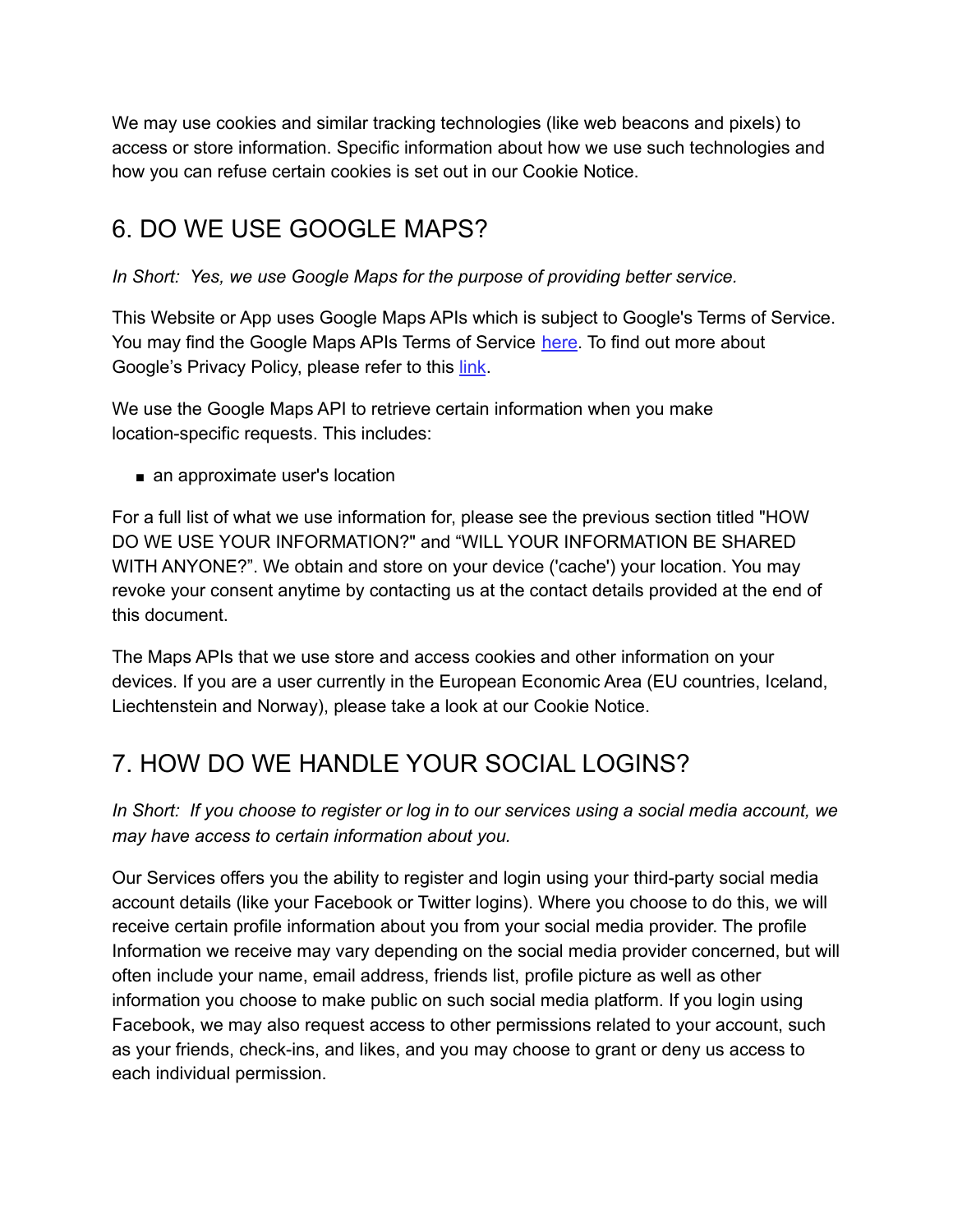We will use the information we receive only for the purposes that are described in this privacy notice or that are otherwise made clear to you on the relevant Services. Please note that we do not control, and are not responsible for, other uses of your personal information by your third-party social media provider. We recommend that you review their privacy notice to understand how they collect, use and share your personal information, and how you can set your privacy preferences on their sites and apps.

# 8. HOW LONG DO WE KEEP YOUR INFORMATION?

*In Short: We keep your information for as long as necessary to fulfill the purposes outlined in this privacy notice unless otherwise required by law.*

We will only keep your personal information for as long as it is necessary for the purposes set out in this privacy notice, unless a longer retention period is required or permitted by law (such as tax, accounting or other legal requirements). No purpose in this notice will require us keeping your personal information for longer than the period of time in which users have an account with us.

When we have no ongoing legitimate business need to process your personal information, we will either delete or anonymize such information, or, if this is not possible (for example, because your personal information has been stored in backup archives), then we will securely store your personal information and isolate it from any further processing until deletion is possible.

Registered users can always delete their personal information, see section 15.

# 9. HOW DO WE KEEP YOUR INFORMATION SAFE?

#### *In Short: We aim to protect your personal information through a system of organizational and technical security measures.*

We have implemented appropriate technical and organizational security measures designed to protect the security of any personal information we process. However, despite our safeguards and efforts to secure your information, no electronic transmission over the Internet or information storage technology can be guaranteed to be 100% secure, so we cannot promise or guarantee that hackers, cybercriminals, or other unauthorized third parties will not be able to defeat our security, and improperly collect, access, steal, or modify your information. Although we will do our best to protect your personal information, transmission of personal information to and from our Services is at your own risk. You should only access the Services within a secure environment.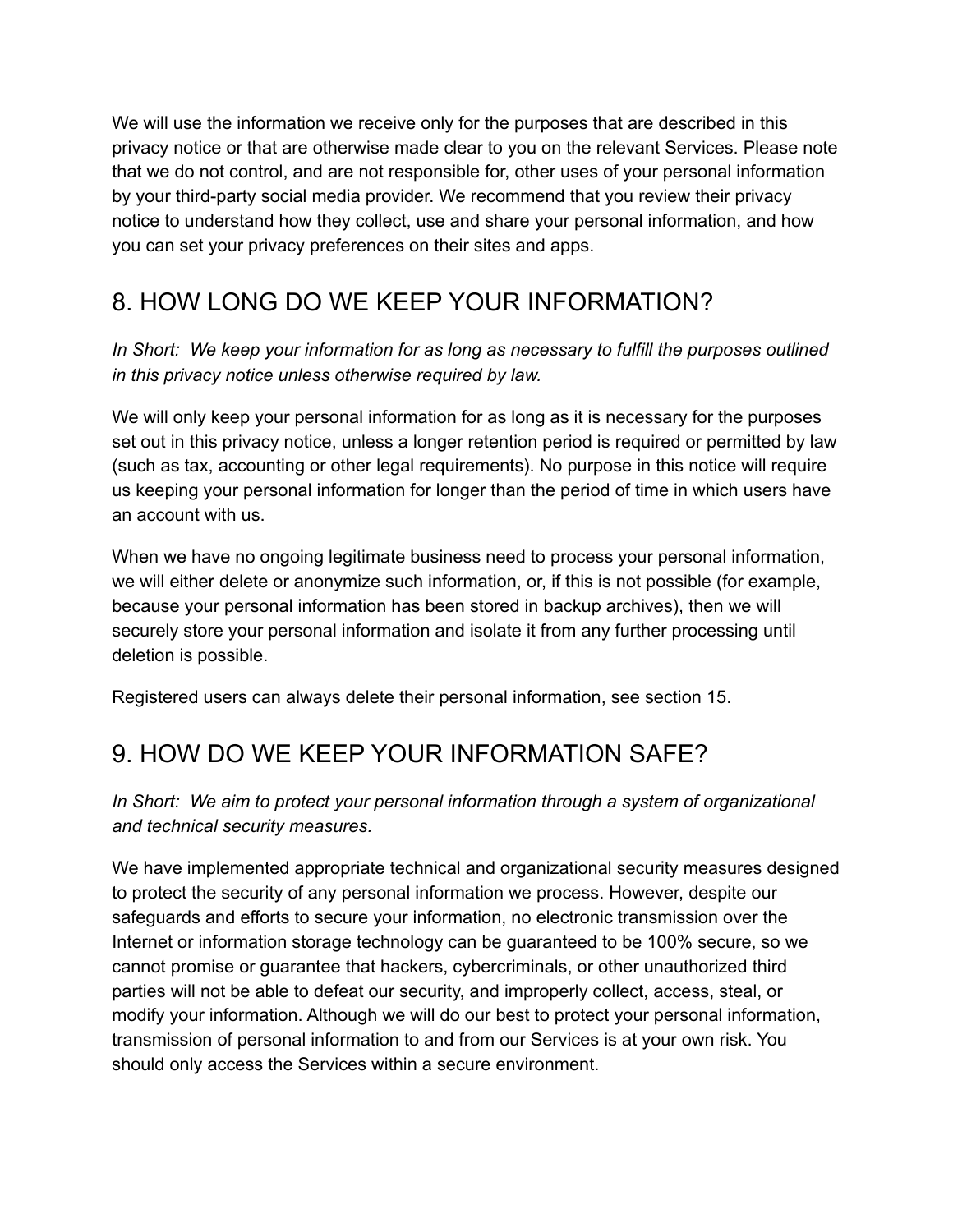#### 10. WHAT ARE YOUR PRIVACY RIGHTS?

*In Short: In some regions, such as the European Economic Area, you have rights that allow you greater access to and control over your personal information. You may review, change, or terminate your account at any time.*

In some regions (like the European Economic Area), you have certain rights under applicable data protection laws. These may include the right (i) to request access and obtain a copy of your personal information, (ii) to request rectification or erasure; (iii) to restrict the processing of your personal information; and (iv) if applicable, to data portability. In certain circumstances, you may also have the right to object to the processing of your personal information. To make such a request, please contact us using the contact details provided in the section below titled "HOW CAN YOU CONTACT US ABOUT THIS NOTICE?".. We will consider and act upon any request in accordance with applicable data protection laws.

If we are relying on your consent to process your personal information, you have the right to withdraw your consent at any time. Please note however that this will not affect the lawfulness of the processing before its withdrawal, nor will it affect the processing of your personal information conducted in reliance on lawful processing grounds other than consent.

If you are resident in the European Economic Area and you believe we are unlawfully processing your personal information, you also have the right to complain to your local data protection supervisory authority. You can find their contact details here: [http://ec.europa.eu/justice/data-protection/bodies/authorities/index\\_en.htm](http://ec.europa.eu/justice/data-protection/bodies/authorities/index_en.htm).

If you are resident in Switzerland, the contact details for the data protection authorities are available here: [https://www.edoeb.admin.ch/edoeb/en/home.html.](https://www.edoeb.admin.ch/edoeb/en/home.html)

If you have questions or comments about your privacy rights, you may email us at info@flowerchecker.com.

#### Account Information

If you would at any time like to review or change the information in your account or terminate your account, you can:

■ Log in to your account settings and update your user account.

Upon your request to terminate your account, we will deactivate or delete your account and information from our active databases. However, we may retain some information in our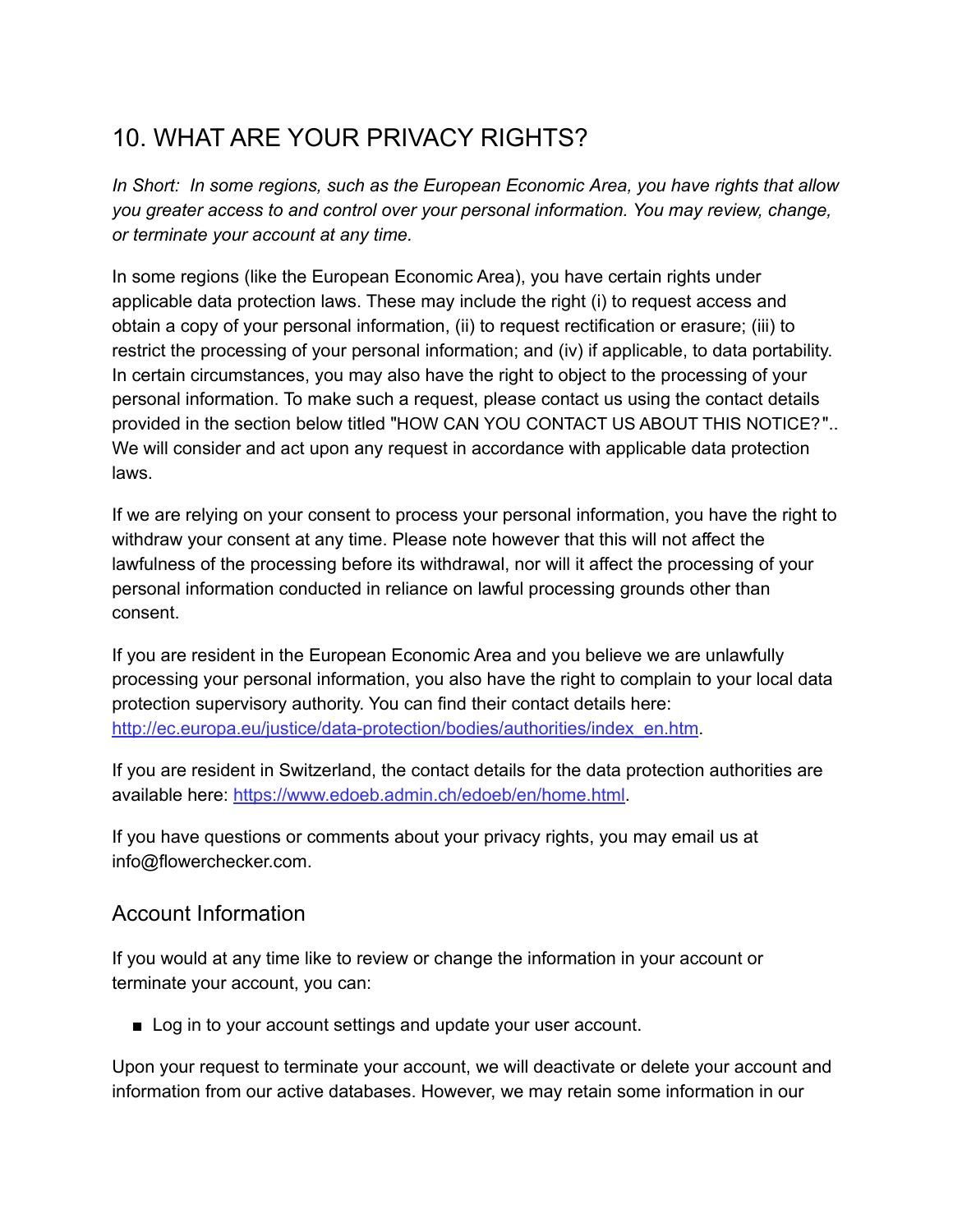files to prevent fraud, troubleshoot problems, assist with any investigations, enforce our Terms of Use and/or comply with applicable legal requirements.

Cookies and similar technologies: Most Web browsers are set to accept cookies by default. If you prefer, you can usually choose to set your browser to remove cookies and to reject cookies. If you choose to remove cookies or reject cookies, this could affect certain features or services of our Services. To opt-out of interest-based advertising by advertisers on our Services visit [http://www.aboutads.info/choices/.](http://www.aboutads.info/choices/)

Opting out of email marketing: You can unsubscribe from our marketing email list at any time by clicking on the unsubscribe link in the emails that we send or by contacting us using the details provided below. You will then be removed from the marketing email list – however, we may still communicate with you, for example to send you service-related emails that are necessary for the administration and use of your account, to respond to service requests, or for other non-marketing purposes. To otherwise opt-out, you may:

■ Access your account settings and update your preferences.

# 11. CONTROLS FOR DO-NOT-TRACK FEATURES

Most web browsers and some mobile operating systems and mobile applications include a Do-Not-Track ("DNT") feature or setting you can activate to signal your privacy preference not to have data about your online browsing activities monitored and collected. At this stage, no uniform technology standard for recognizing and implementing DNT signals has been finalized. As such, we do not currently respond to DNT browser signals or any other mechanism that automatically communicates your choice not to be tracked online. If a standard for online tracking is adopted that we must follow in the future, we will inform you about that practice in a revised version of this privacy notice.

# 12. DO CALIFORNIA RESIDENTS HAVE SPECIFIC PRIVACY RIGHTS?

*In Short: Yes, if you are a resident of California, you are granted specific rights regarding access to your personal information.*

California Civil Code Section 1798.83, also known as the "Shine The Light" law, permits our users who are California residents to request and obtain from us, once a year and free of charge, information about categories of personal information (if any) we disclosed to third parties for direct marketing purposes and the names and addresses of all third parties with which we shared personal information in the immediately preceding calendar year. If you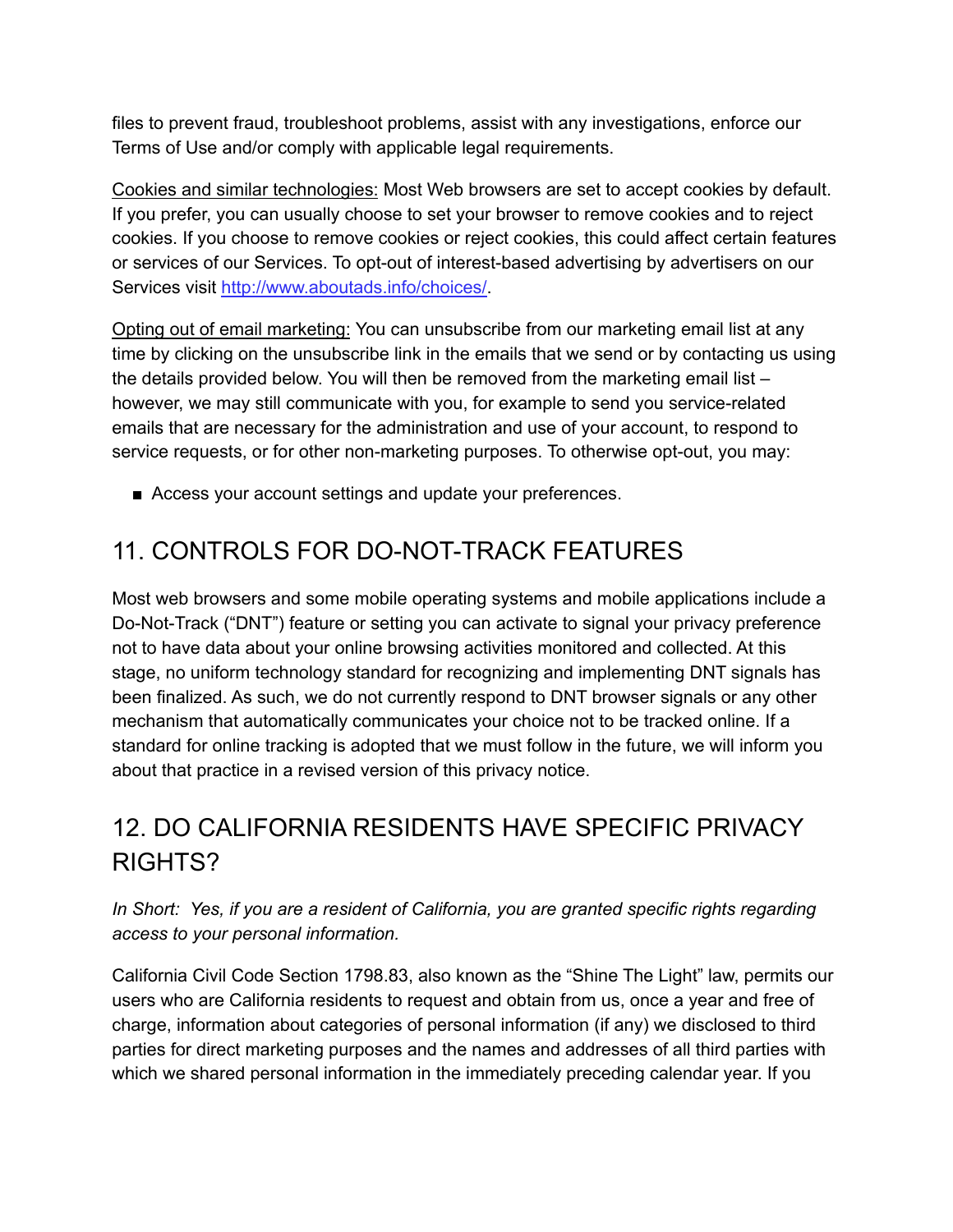are a California resident and would like to make such a request, please submit your request in writing to us using the contact information provided below.

If you are under 18 years of age, reside in California, and have a registered account with a Service, you have the right to request removal of unwanted data that you publicly post on the Services. To request removal of such data, please contact us using the contact information provided below, and include the email address associated with your account and a statement that you reside in California. We will make sure the data is not publicly displayed on the Services, but please be aware that the data may not be completely or comprehensively removed from all our systems (e.g. backups, etc.).

# 13. DO WE MAKE UPDATES TO THIS NOTICE?

*In Short: Yes, we will update this notice as necessary to stay compliant with relevant laws.*

We may update this privacy notice from time to time. The updated version will be indicated by an updated "Revised" date and the updated version will be effective as soon as it is accessible. If we make material changes to this privacy notice, we may notify you either by prominently posting a notice of such changes or by directly sending you a notification. We encourage you to review this privacy notice frequently to be informed of how we are protecting your information.

#### 14. HOW CAN YOU CONTACT US ABOUT THIS NOTICE?

If you have questions or comments about this notice, you may contact our Data Protection Officer (DPO) by email at **dpo@flowerchecker.com**, or by post to:

Data Protection Officer **FlowerChecker** Hrnčířská 813/23 Brno 602 00 Czechia

# 15. HOW CAN YOU REVIEW, UPDATE, OR DELETE THE DATA WE COLLECT FROM YOU?

You have the right to request access to the personal information we collect from you, change that information, or delete it in some circumstances.

● To request to review the provided data, please log-in and visit: <https://plant.id/identifications>.